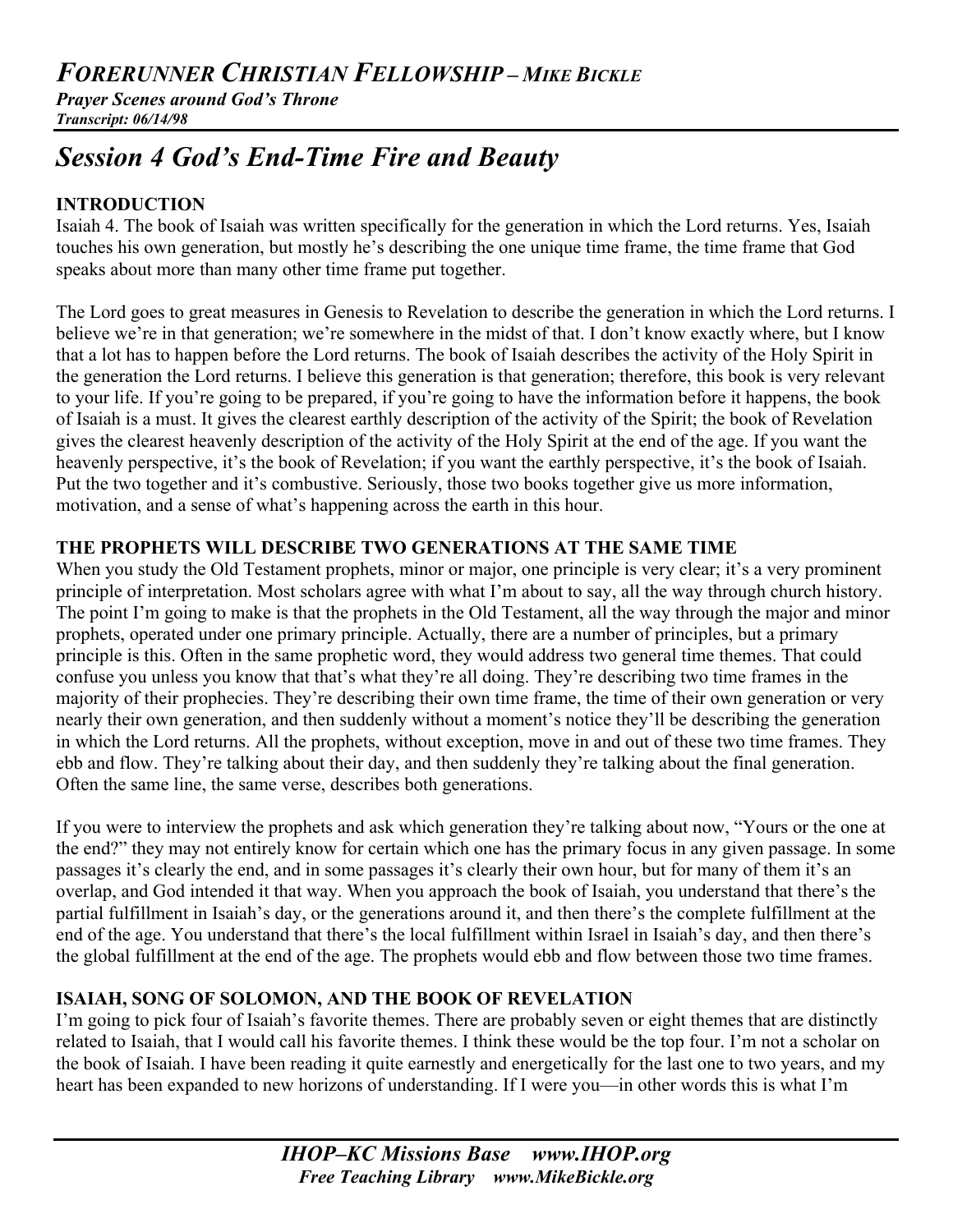doing—I would seriously look at the Song of Solomon, Isaiah, and Revelation. These are three books which typically intimidate the church. Song of Solomon is too confusing, Isaiah is too confusing, Revelation is too confusing, and who can know for sure? Let me say this about those three books: they're books specifically written for this generation. The Spirit of God will provide understanding, and He has already provided teachers through the generations, male and female, who give us tremendous keys to those three books. Dust off those three books, and open them up; they're essential for this hour: Song of Solomon, Isaiah, and Revelation.

Typically we re intimated by those three books, but I want to challenge you—not to go out tomorrow and begin to read them and buy all the commentaries; just posture yourself in a way that says, "You know, I need to get about those books sooner or later. I need to begin slowly, and maybe buy a commentary or two and begin little by little, inch by inch, to open them and say, 'Lord, give me a little.' Don't be overwhelmed and shut your heart to those three books; they're essential.

## **WEAK AND BROKEN PEOPLE ENERGIZED BY DIVINE POWER**

There are several more themes in Isaiah, but we're only giving four this morning. Number one: his favorite theme is this—that God is going to restore the first commandment to first place in the last generation. Imagine when the Spirit of God moves and a billion people worldwide come into the kingdom; in that generation God would restore the first commandment. People would be wholehearted lovers of God by the power of God. Weak and broken people would be energized with divine power to be thrilled and overflow in love.

We look at our own lives and so many times we find ourselves spiritually bored; we find ourselves ensnared in sin; we find ourselves hopeless. Isaiah speaks to our day and says, "Let me tell you for sure: God will take broken ensnared, entrapped, bored, people and make them lovers of God. He will exhilarate them by the power of God."

## **AN UNPRECEDENTED MEASURE OF THE REVELATION OF THE BEAUTY OF GOD**

Number two: His strategy. The first theme is His promise to make the first commandment first place, and the second is His strategy. He's going to use the beauty of Jesus as His number one strategy. The beauty that Jesus has possessed from eternity, He's actually going to reveal to us.

We see a little of the beauty of the Lord just in creation, even without significant enlightenment by the Holy Spirit. The Bible says, "Even the unbelievers looks at the stars and says, 'My goodness! Who put all of those jewels up in the sky?'" Even the unbeliever wonders and are suspicious that something is going on that's really big. The Lord says it's going to be more than the beauty of God in a small revelation through creation. He's going to commission the Holy Spirit to unlock the treasure chest. Isaiah loves this prophecy; it's God's great strategy to make us lovers of God. He's going to bring a new measure, an unprecedented measure of the revelation of the beauty of God. The beauty of God is going to stun us; the beauty of God is going to change us.

# **GOD WILL IMPART THE BEAUTY HE POSSESSES TO HUMAN BEINGS**

Not only does God possess beauty, but God is going to impart the beauty He possesses to human beings. It's one of Isaiah absolute favorite themes. The prominent Hebrew word in the Old Testament for *beauty* is mentioned eighty times. Isaiah himself uses nearly 50 percent of those references. I call him, "the prophet of the beauty of God." Isaiah saw the beauty of God and prophesied that God would make it the central strategy: that He would reveal the beauty of Jesus as a bridegroom, the beauty of Jesus as a king, and the beauty of Jesus as a judge. Those three faces of Jesus revealing the beauty of God are Isaiah's favorites.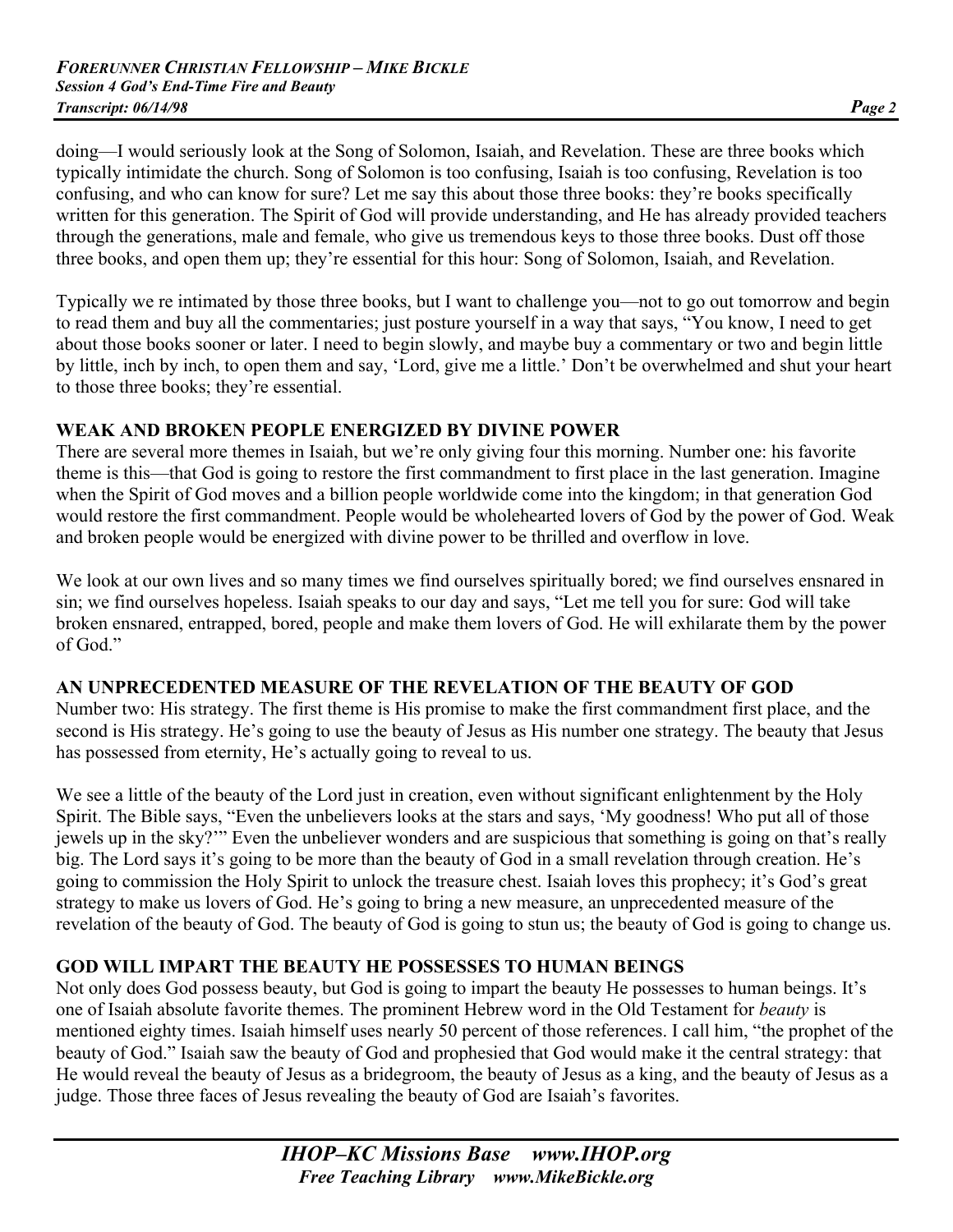## **AN UNPRECEDENTED IMPARTATION OF THE FIRE OF GOD**

The second theme is this: God is going to use His strategy, the unveiling of the beauty of God. Beloved, it will increase dramatically; it won't be business as usual, as it is right now. So much of the Church is suffering from spiritual boredom, and God is about to answer it. He's about to double and triple and double and triple again the amount of revelation He commissions the Spirit of God to give the end-time church. He's going to release the three faces of the Lord, Bridegroom, King, and Judge.

Number three: the many manifestations of God. He manifests Himself as wind, He manifests Himself as water, He manifests Himself as wine, but clearly—and I believe incontestably—the highest manifestation of God is when He shows Himself as fire. God shows Himself as wind, wine, water, and all kinds of things, but when God shows Himself as fire, He's taking us to the very top of the list, to the very deepest essence of who He is. Isaiah says, "That's what I like: the revelation of God as fire."

That's the method God is going to use to reveal the beauty of God: there will be a spiritual impartation of the fire of God in an unprecedented way. The fire of God has two dimensions to it. The fire of God has a destroying dimension—I call it the "destroying fire"—where God removes the things that hinder love for His Son. God is going to release a destroying fire. We call it the "great shaking" prophesied in Haggai 2 and Hebrews 12. There will be a great end-time shaking. God has shouted from the beginning, "I will shake everything that can be shaken in the last generation."

Beloved, we're at the beginning of the time where the economy is shaken, where nations are shaken politically and militarily, where the world is shaken through earthquakes, where the heavens, the atmosphere above us, is shaken, where all kinds of dimensions of life are shaken. This is frightening, but it's important to know: there will be an unprecedented number of human casualties who are destroyed in the temporal judgments of the Lord. It's called the destroying fire.

God will answer the issue of sin on planet earth, but the fire of God being manifest as a destroying fire is only one kind of fire. The second kind of fire is an enabling fire; it's a fire that's positive. It's when God reveals God as fire and it enables us with new capacities in the Spirit. It's a fire that's called "the spirit of burning" that will rest on the end-time church. It's a fire that makes our hearts burn and changes our emotional chemistry; it's a fire that gives us new abilities in the Holy Spirit. It's a good fire.

The third point is this: the main method God is gong to use to reveal the beauty of the Lord is the manifestation of fire. It's the destroying fire releasing His judgments and the enabling fire, the Holy Spirit, imparting abilities to the spirit. We will see the Lord like no other time in history.

The Body of Christ will have an intimacy and a perception like no time in history. This enabling fire will tenderize us and release new anointings. This enabling fire will give us the power to love God with all of our hearts. It takes God to love God.

# **AN EXHORTATION TO THE WEAK TO WAIT BEFORE THE LORD**

Number four: the fourth major theme, in my opinion, of the book of Isaiah, is his exhortation to the weak and broken people to wait before the Lord. He says it over and over. Everyone knows the passage in Isaiah 40, "They that wait upon the Lord shall renew their strength" (Isa. 40:31, KJV), but Isaiah says that repeatedly throughout the entire book.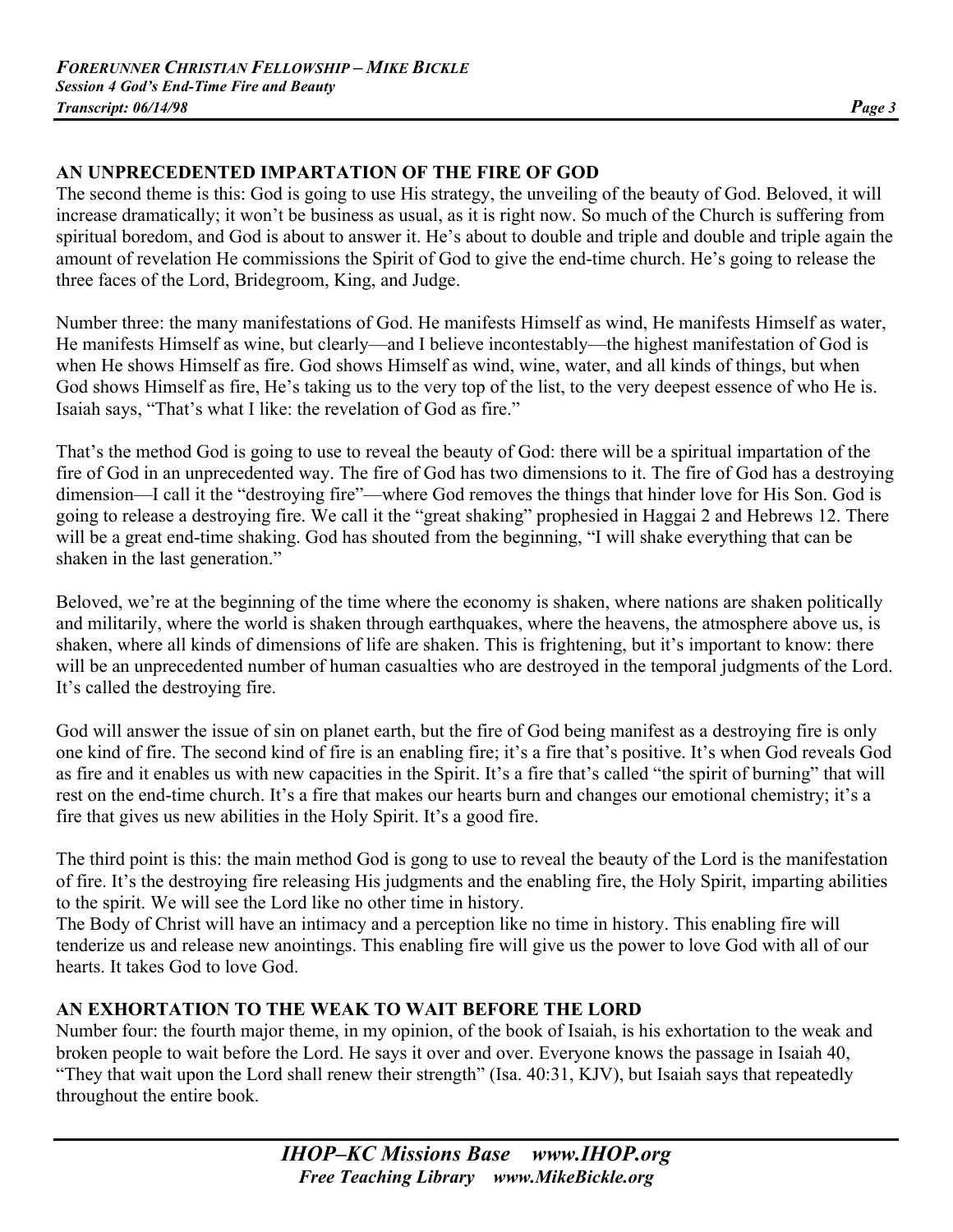He says, "What do you do before a God who is going to intervene with such power, reveal His beauty, loose His fire, and restore the first commandment to first place?"

We all sort of look at those promises and say, "Wow! I'm in trouble. If God is going to restore the first commandment to first place, and I'm pretty cold-hearted, and the beauty of the Lord is going to be released and I don't really see much of it, and His fire is coming, I'm probably in trouble."

Isaiah says, "Let me bring it down to a really practical level. Wait on the Lord." You hear that exhortation all the way through. He says, "Take your cold, frostbitten heart and put it before the bonfire of God's beauty."

Take your cold heart that's ice cold, that feels nothing when you read the Word, that feels nothing when you worship, that feels nothing when you hear the Word of God preached, put it in front of the bonfire of God, and God will thaw you out; God will warm you; God will tenderize you. All that He wants is a "Yes!" in your spirit and an ability to wait before the Lord a little. He says, "Just start posturing yourself before Me." He doesn't ask us to do great exploits; He doesn't ask us to make great sacrifices. He simply tells us to wait and put our frostbitten hearts before the bonfire of God. Put your cold heart in front of the fire and certain things will happen. The fire will warm the cold heart, and all of a sudden you begin to feel differently about the things for which you had no feeling. You begin to say, "I like God more than I thought I did. I feel God more than I thought I did; the Word of God moves me and I used to be so cold."

There's another thing that happens when we put our hearts before the bonfire. Not only are our emotions warmed; those sparks fly out and they ignite new anointings. Those sparks fly out and touch us and ignite new anointings in our spirit. We have new abilities to operate in the Holy Spirit.

This is what God wants us to do; He wants us to wait before the Lord; just say yes in your spirit and don't shut down with hopelessness. Don't say, "God, the subject is too big; forget little old me, I'll never change."

God says, "I have only asked you to wait."

"No, I'm stuck in sin. You don't understand, God. I'm stuck in perversion."

God says, "I can thaw the coldness of that perversion. I can warm it; just put it before Me."

"I'm too busy!" Beloved, this is the worst generation to be too busy and to take a cold heart before the bonfire of God.

He doesn't ask you to use the Word of God and say, "I'll pray and read the Word as a negotiating chip, a bargaining chip with God." He says, "No don't use it to bargain with Me; use it to thaw your heart out. Take your heart and put it before the Lord in the Word; it's called a devotional prayer time. I will thaw you out." This is where it begins: waiting before the Lord.

## **GOD WILL CONFRONT REBELLION AND INJUSTICE ON A GLOBAL LEVEL**

Let's look at the context of Isaiah 4. The context is the first five chapters of Isaiah, which are one unit. Isaiah is giving one prophetic oracle that has several different departments, but everyone puts the first five chapters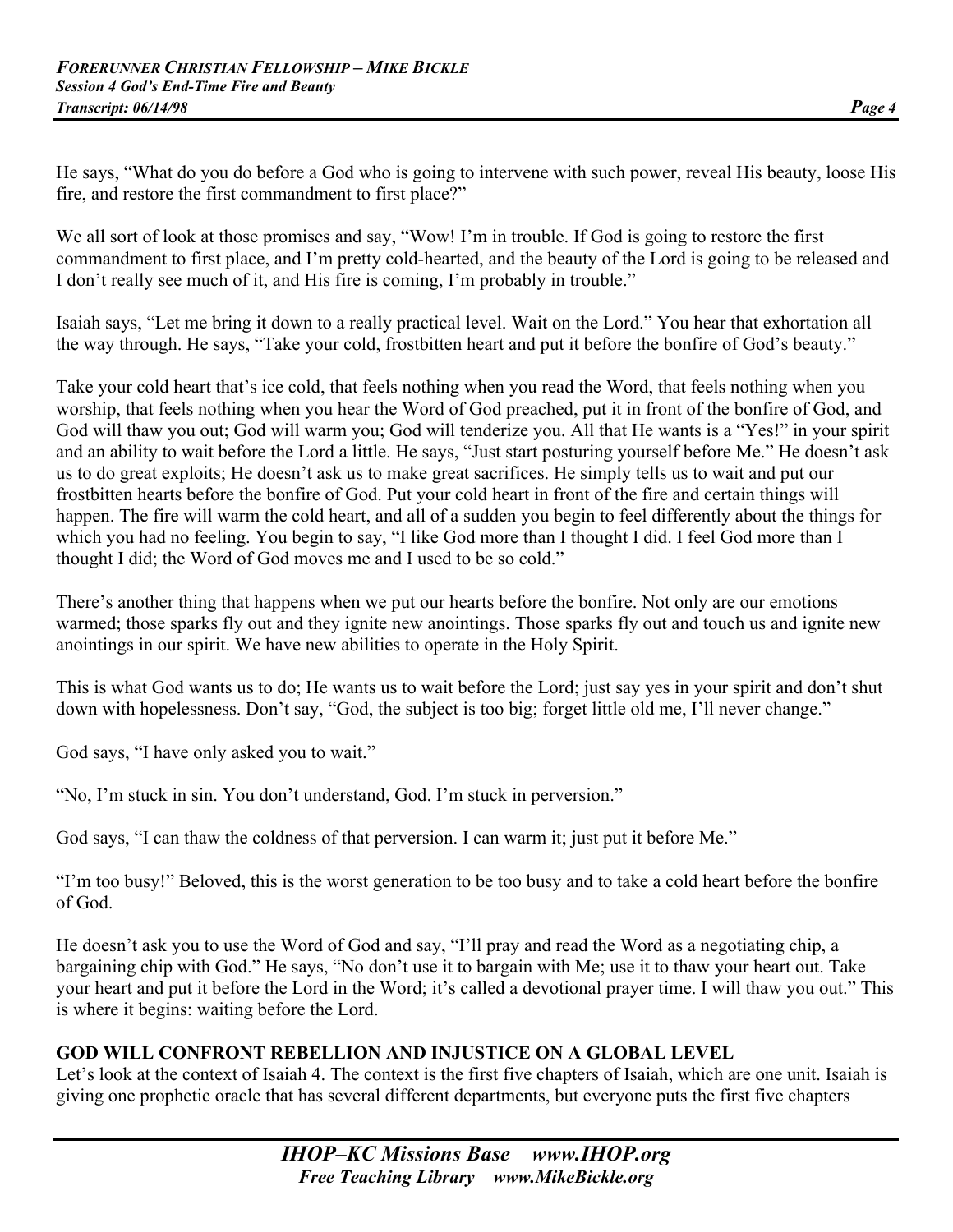together. It's a very powerful message that God is speaking, because this is what God has been accused of throughout history. He has been accused of many things, but two of them are addressed particularly in the first five chapters.

Number one: God doesn't seem to notice sin. "God, look at the nations; they sin more now than they ever did, and You don't seem to care, or to notice, You don't seem to be committed; it doesn't seem like sin bothers You"

Isaiah says, "The Lord is going to act in a surprising way." In Isaiah's generation it happened a little; it was more than normal but just a little.

Isaiah says that at the end of the age God is going to be pictured as standing, arising. He pictures Himself as throwing off His slumber, as arising from sleep like a mighty warrior. He will confront rebellion on planet earth on a global dimension like never before in history.

God says, "If it looks like I don't notice, if it looks like I don't care, you have entirely misunderstood who I am. I have patience, I have a plan, I'm operating on a schedule, I know exactly what I'm doing."

In this time frame when God manifests His power there will be more people on the earth in a span of one lifetime than in all of history combined. Let's say the span of a lifetime is seventy-five years. The people who do demographic studies say that from the year 1950 to 2025, a seventy-five-year period of one lifetime, there will be more people alive in that seventy-five year window of time than in all of human history added up together.

God says, "When the majority of the human race is assembled in one hour across the globe, I will show that I have deep feelings about rebellion against Me."

## **GOD WILL EMPOWER THE CHURCH IN AN UNPARALLELED WAY**

Number two: there's another thing that's even more grievous to the people. It looks like He doesn't care about righteousness. The Church looks unanointed, the people of God are bored and passive, and God says, "I only look like I don't notice. I'm about to turn up the heat. I'm going to confront rebellion and I'm going to empower repentance; I'm going to empower righteousness. I don't care how weak you are; if you have a yes in your spirit, I will give you supernatural abilities."

God is about to turn the whole thing up. Sin will not prevail. It only seems like He doesn't notice. He's watching with such intricate, detailed knowledge; He has a very clear plan; His wisdom is impeccable; and He's not silent—He's not overlooking either the Church or the world.

The world says, "Well, we got away with it this long; let's just keep doing it," and the Church says, "It's no use pressing in."

If you can let me put my own language to this dialogue, the Lord says, "I'm about to confront the world in a really heavy-duty way, and I'm about to empower the Church in a really heavy-duty way."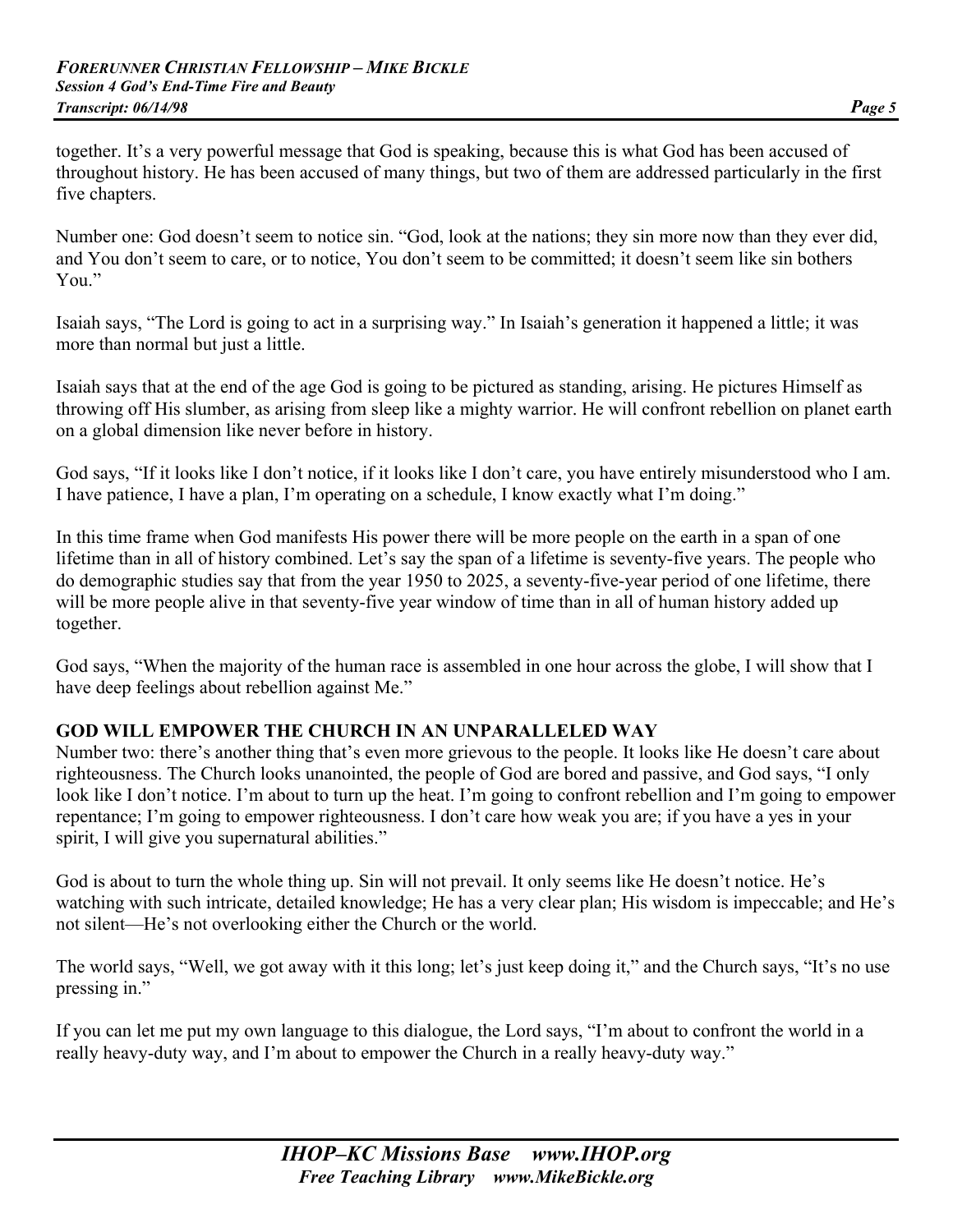Isaiah 4 gives us the clearest description of how God plans to act at the end of the age. If you want a couple of other passages just for your own edification, Isaiah 33-35 is three chapters; it builds on what Isaiah 4 introduces. Isaiah 33-35 really picks it up. He introduces it in chapter 4 and develops it more in chapters 33-35, and if you're not content with Isaiah 33-35, then Isaiah 60-64 brings it to a whole new level. Isaiah 60-64 is the crescendo of Isaiah's theology. He summarizes it; he brings it all together in Isaiah 60-64. It's prophetic proclamations added to prophetic prayers in those five chapters.

# **"IN THAT DAY THE BRANCH OF THE LORD SHALL BE BEAUTIFUL AND GLORIOUS"**

Maybe you say, "Isaiah 4 is enough for me for now."

It begins in Isaiah 4:2; strategically He's been describing how He's going to confront rebellion. He's describing how the nations of the world are going to be shaken. Everything that can be shaken will be shaken; the shaking is coming, the people's hearts are getting fearful, and they're saying, "My goodness, if You're going to confront the evil, what about the righteous?"

The Lord says, "I'm going to empower the righteous. I assure you, I will empower those who love me."

Strategically, out of nowhere, He breaks forth with this positive proclamation: "In that day the Branch of the Lord shall be beautiful and glorious" (Isa. 4:2). "The Branch of the Lord" is an Old Testament title for the Messiah. Isaiah introduces the phrase, "the Branch of the Lord"; it's a very strategic phrase, which signifies that He's the source. He tells us in John 15, "I am the vine" (Jn. 15:5). In other words, He's the source of life, and we're the extensions of it. The branch speaks of that which starts small and grows, and Jesus said, "Eventually My fruit will fill the whole earth."

## **OUR HEARTS WILL BE CAPTIVATED BY THE BEAUTY OF THE LORD**

It's a slow progressive growth. He's the Branch; there's a source of life that's running through Him that will one day fill the earth. There are many reasons why the title *Branch* is a dynamic and dramatic title. Isaiah introduces this title for the Messiah; Jeremiah mentions it twice. Zechariah mentions it twice more. In their references to this prophecy, Jeremiah and Zechariah develop more insight, and take it beyond where Isaiah takes it.

The Lord says, "I'm going to reveal the Messiah's beauty to planet earth." It's more than just revelation in the sky in the natural creation; He's going to send the spirit of revelation. We're going to look like David did. David had this special anointing, which has appeared a few times throughout history. David would look at the sky and his heart would pound in ardent love because he could see by the power of the Holy Spirit the beauty of the Lord in the sky and in creation in a way that even the average believer doesn't notice.

David's heart was empowered with revelation. The Lord is going to reveal His Son's beauty that way, but it's more than that. There will be demonstrations of power, but it's more than that. The Spirit of God, through the Word of God, is going to show us what God is deep in His being. Our hearts will be captivated by the beauty of the Lord.

This is the central strategy of the Lord to restore the first commandment to first place: to reveal the beauty of Jesus and fascinate the human spirit with Jesus. Not even with His works, with His power, with revival, but the infinitely beautiful God is going to reveal His beauty by His Holy Spirit and thrill the human spirit.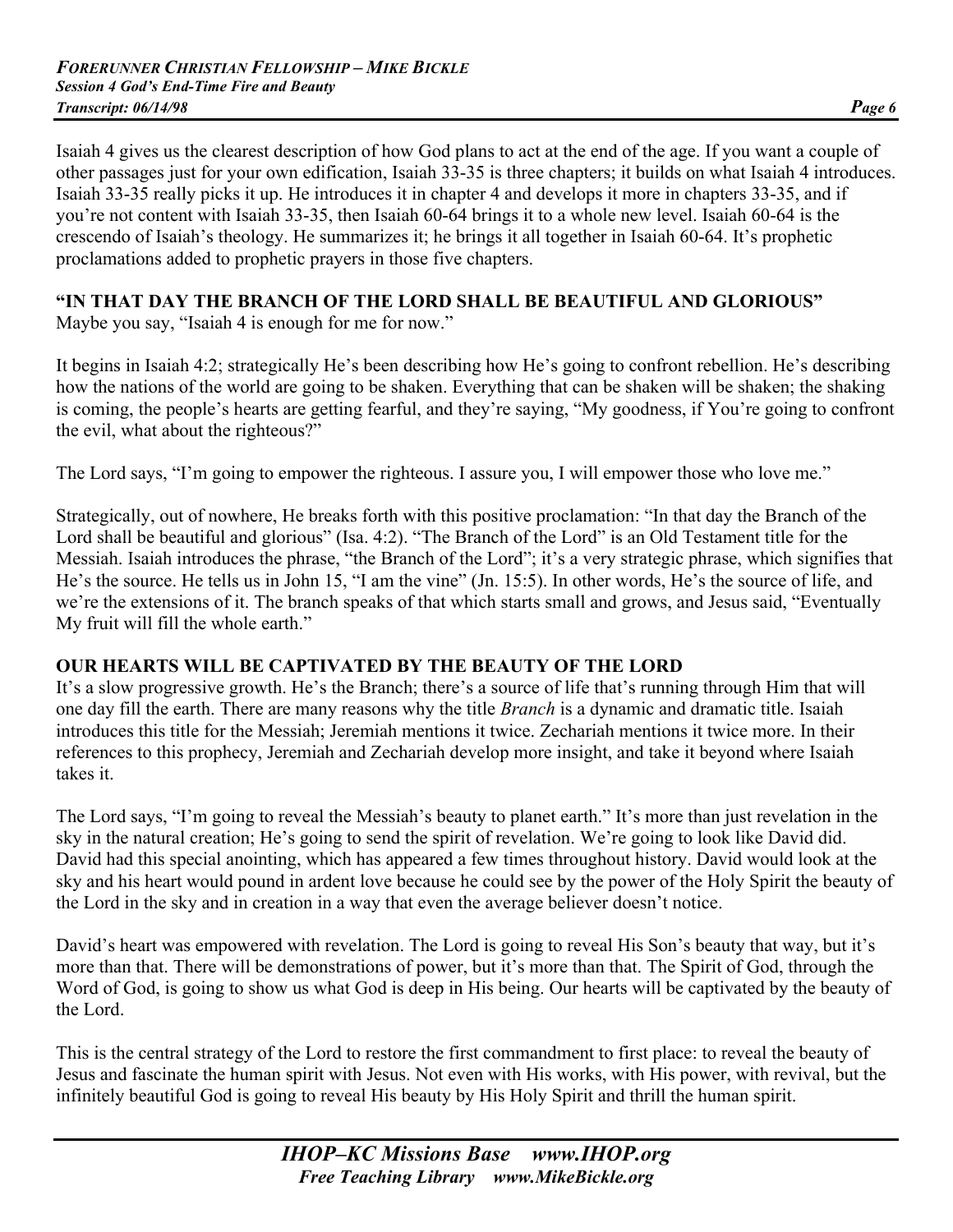# **THE HUMAN HEART WAS MADE TO BE FASCINATED BY A FASCINATING GOD**

Why is the beauty of the Lord so essential? Isaiah begins with this thunderous prophecy; then he develops it throughout the book. He's truly the prophet of the beauty of God. David understood this thing about the beauty of the Lord; of course, David had been in heaven for a little under 300 years when this prophecy was given. David would say, "Yes, and amen, the beauty of the Lord will change the people. The beauty of the Lord works. I was a first fruit, I was a down payment to prove how dynamically changed people are by the beauty of the Lord. In that day the Branch of the Lord shall be beautiful," he said.

God has created the human spirit in such a way that we have a longing to be fascinated. We have a craving to be fascinated. The fascinating God made us with a craving to be fascinated. You can't repent of it; you can't quench it. You have a longing to be fascinated. That's what the entertainment industry is built upon; entertainment exploits this longing in the human spirit to be fascinated. It promises all kinds of fascination that it doesn't really deliver at all. When we're not experiencing this fascination, we end up spiritually bored. The human spirit was created to be fascinated; if it's not fascinated, it's bored, and when you're spiritually bored you're so vulnerable to sin and Satan. It's like a big bulls-eye on your heart: "Come and get me!" When we're spiritually bored, when the fascination is gone, when the marvel doesn't exist, when the wonderment with the Son of God is lifted, when the awe is no longer in the Church, the Church begins to look over the fence into the illegal areas of life. "Fascinate me!"

That's the strength of perversion. Perversion promises fascination. Young people go to the edge; so when they think of perversion and they're not satisfied, they go one more step, seeking, longing for anything that would satisfy the cry of their heart. The young woman, the young man, the old man, the old woman, keep going to further regions seeking for a fascination that they can never attain. The Bible calls it "the deceitfulness of sin" (Heb. 3:13). It promises to deliver the fascination, but it never delivers it; it only brings you into destruction. We keep filling our bodies with different things, beginning in the lower arenas with drugs and alcohol. As our need for satisfaction increases, we're looking for something to alter our consciousness so that we can feel and be excited. We're looking for something, and it keeps moving on and on and on to regions of such destruction in that chemical abuse arena.

Some people try it through sexuality; some try it through money; a lot of people try it through ministry. "I'm bored! I'll get a bigger ministry, that's it! I'll push and connive and manipulate, anything to get more people listening to me."

Or, people in the secular realm say to themselves, "If I have more money, I'll be fascinated and satisfied." It never works; it never works. The human spirit was created by a jealous God to be fascinated by one thing and one thing only: the unveiling of the knowledge of God to the human spirit.

What's the greatest pleasure that God ever created us with the capacity for? God Himself. If we attempt to answer that fascination in illegal ways, we end up being crushed by the judgment of God at the end of the day. God wants us to be fascinated by Him, not in ways outside of His wisdom and counsel.

## **GOD IS ABOUT TO SET THE BODY OF CHRIST ON FIRE FROM THE INSIDE OUT**

God's answer? He's gong to grip the human spirit with the beauty of Jesus (Isa. 4:2). God's answer? He's going to set us on fire by what we see. There will be an emotional chemistry change. God is going to set us on fire.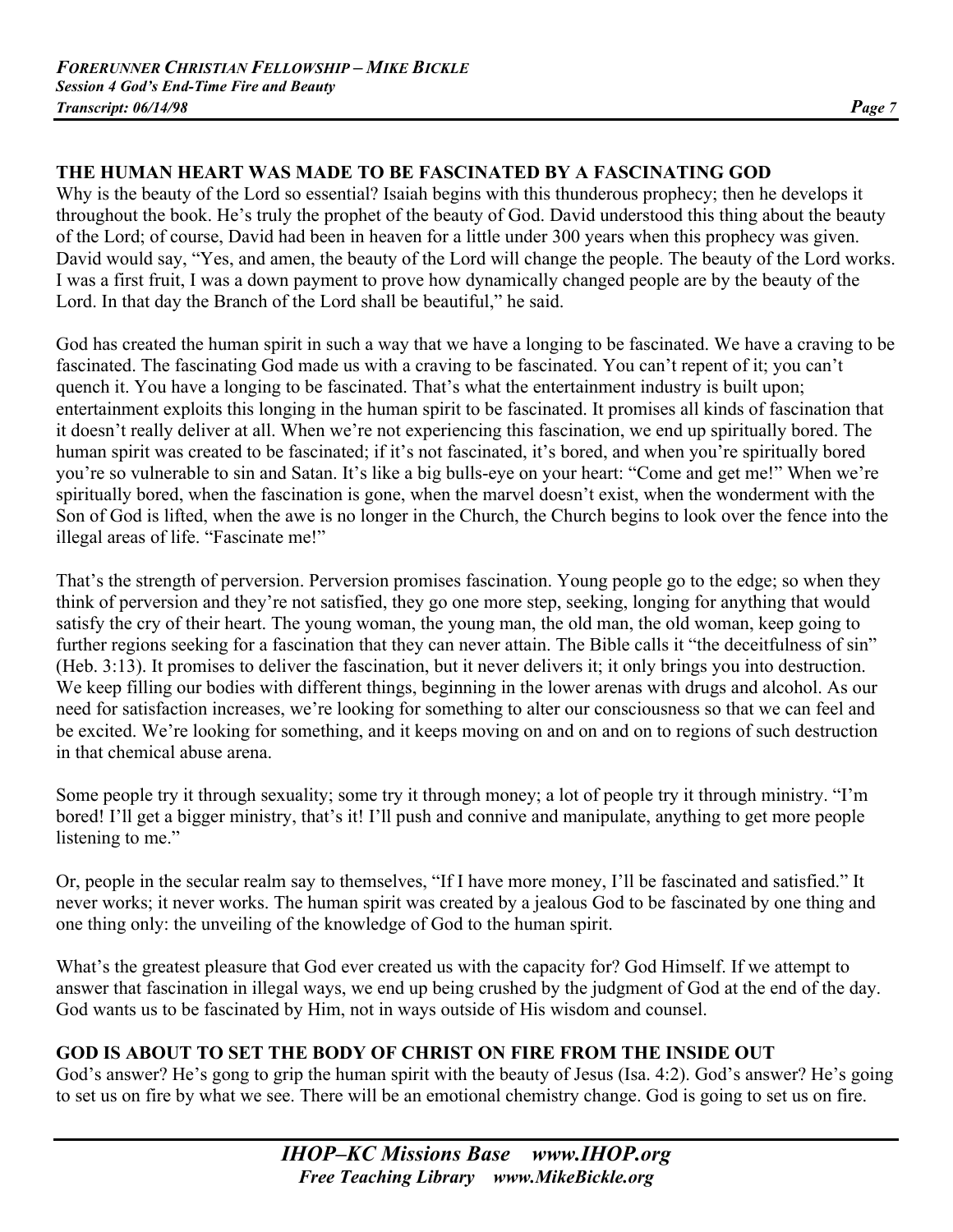How I love the verse in Isaiah. He says, "I won't quit moving, I won't be silent, I will not stop until I set the people on fire on the inside. They will be burning and shining lamps. I will set them on fire before this thing if over."

Beloved, God is about to set the Body of Christ worldwide on fire from the inside out. He's going to use the beauty of Jesus. What they see will set them on fire. It will change their appetites; it will thrill them. I tell you this: a man or a woman fascinated, a man or a woman with a bit of awe in their heart, sins less, quits less, endures temptations and persecutions, gives more, works harder in the kingdom, does everything better that's good and everything less that's bad when they're fascinated.

A bored church sins more, divides more, complains more, quits more, gives less, works less; they're bored on the inside, and most people are looking for a new experience in ministry or a new experience in the secular arena or a new experience of entertainment to boost them up on the inside. Beloved, those things will not happen if the center is empty. There's a fascination that we're created for, and God fully intends to answer with power like no other time in history. It's a very powerful thing.

## **THE BEAUTY OF THE LORD IS THE SUSTAINING POWER OF ALL GOD DOES**

There are three applications of verse 2. There are more, but three I want to address right now for just a moment. This is a monumental prophecy; this is a mountain in the middle of Isaiah's theology. It's the idea that God's beauty would be unfolded, and the implications are massive. This isn't just, "Oh yeah, you're going to like what He looks like."

He's saying, "There are massive consequence and implications of the God who hides beauty, no longer hiding it but unveiling it like never before. It will stun the redeemed, empowering them to embrace any manner of obedience."

Number one: there's a theological application. The beauty of the Lord is the sustaining power of everything that God is going to do. He will draw people into it. We will burn out and we will wear out. Theologically it's the source, the fountain, of everything God is going to describe in the book of Isaiah in the great revival. Theologically, the beauty of the Lord is the centerpiece. It's the revelation of the beauty of the Lord. I like to talk about the three faces of His beauty: the Bridegroom, the King, and the Judge.

Secondly, there's an emotional application. When we see that the beauty of the Lord will be revealed, we say in our hearts, "Our husbands, our wives, our children, our parents, our neighbors, there's hope for them! There's hope for me!" It gives us an emotional encouragement.

God says, "Help is on the way. There's a new measure of revelation; there's a new power that's coming that will set people on fire, so that the hopeless, bored, stuck-in-perversion church can say, 'I'm going to be changed, and it won't be business as usual; something unprecedented is coming.'"

#### **THE SAME FIRE THAT DEVOURS THE RESISTANT, ENABLES THE HUNGRY**

Number three: there's a practical application as well. There's a focus of the individual heart. Yes, we're to have our hands occupied in natural responsibilities in the home, in the job; our hands are to be occupied in responsibilities of ministry, but our heart is to be preoccupied with a person.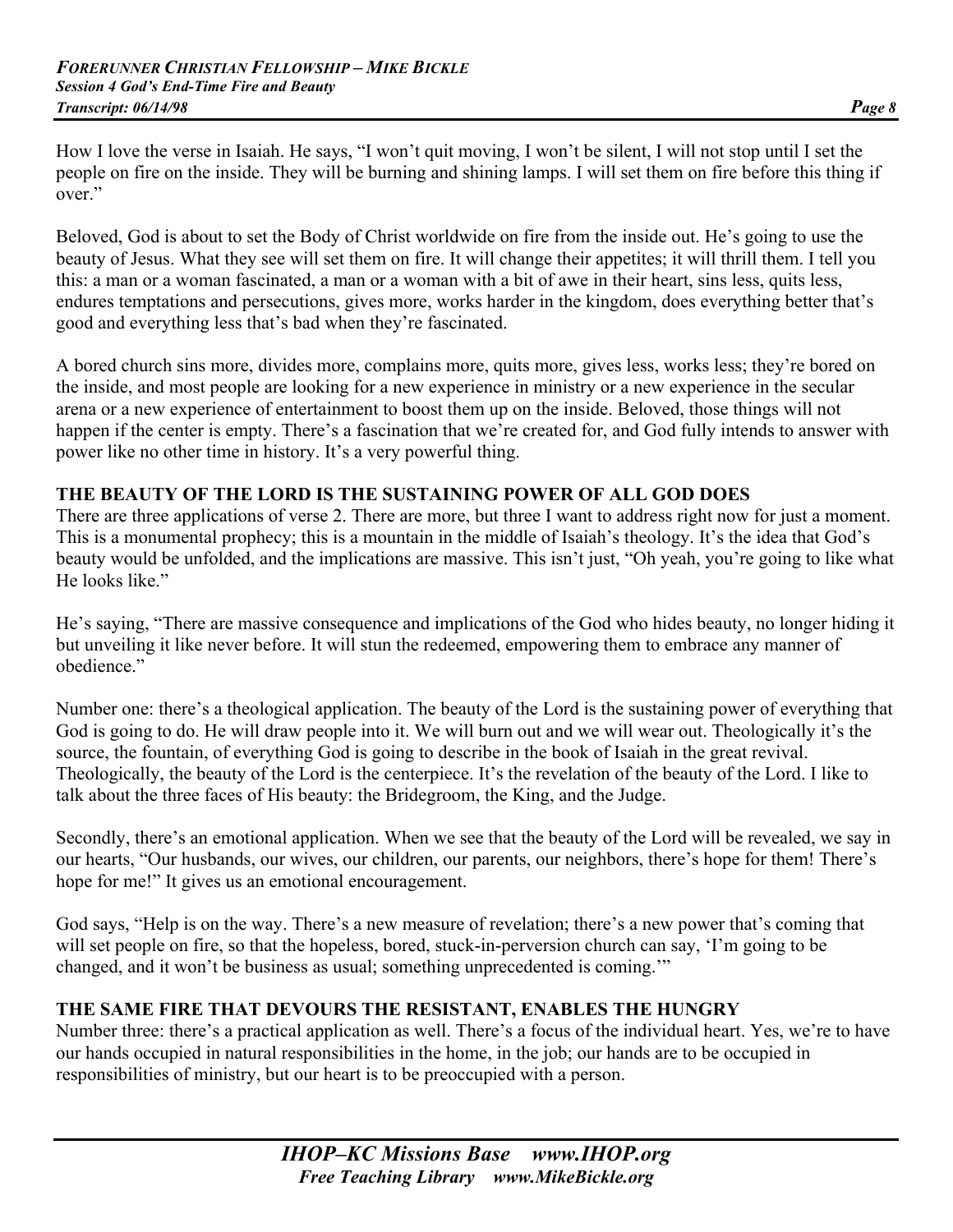Our hands are preoccupied while our hearts are occupied. While our hands are laboring in all the spheres of life, Isaiah says, "If you have any understanding, I'm giving you a very practical application. Do what David did; he's the first fruits to show that this thing really works."

It changes you; it moves you away from the place called *stuck*. It saves you from burnout. My prayer is that at this church, in all the things that we do, there's a growing, practical, focus at the core of the individuals on the beauty of the Lord. We say, "We're not that good at it; we don't get hold of it that much, but we have focus, a growing inward focus."

That's the practical application, and in everything that God does—bringing in the multitudes, bringing in the harvest—let me tell you one thing: the Spirit of God wants to make people absolutely, holily, infatuated with the beauty of Jesus. It's coming; it's coming. Something unprecedented is about to break in upon the human race. It's God's plan to restore the first commandment to first place. His strategy is the beauty of the Lord. His method is the release of the fire of God. The promise is the first commandment restored to first place. He's making us wholehearted lovers. The strategy? God says, "I'm going to change their emotional chemistry; I'm going to show them My Son's beauty."

The method will be the fire of God. He's going to intervene with manifest fire. He's coming as a God of fire, and again, there are many metaphors of God in the scriptures: wind, wine, water, and a multitude of others, but clearly the highest expression of the essence of God is the fire. It's a fire with two sides, two sides without contradiction. It's not God acting one way one time and another way another time; it's the same God, the same fire, but two applications according to the heart response. To the rebellious, the fire destroys; to the repentant, even though they're immature, the fire enables. The same fire destroying those who resist, enables those who say, "Yes!"

I don't care what you're stuck in; I don't care what manner of pornography, or drugs, or substance abuse, I don't care what sin, I don't care how perverted it is, if you have a yes in your spirit, this fire will progressively deliver you. If you resist Him, this fire will crush the earth.

God says, "I only look like I don't notice; I'm about to intervene on a global dimension." Isaiah said it as clearly as anyone in the Bible. As a matter of fact, Isaiah said it clearer than anyone.

## **GOD'S JUDGMENTS WILL SLAY A THIRD OF THE HUMAN RACE**

Beloved, this is frightening, but it's true. The shaking is going to come to such a degree that one-third of the human race will be cut off in premature death (Rev. 9:15). One-third of the human race will be killed by the temporal judgments of God—not the devil, the temporal judgments of God. Believers and unbelievers will be swept away in the temporal judgments.

People say, "Wait a second now, we're not appointed to wrath."

The eternal wrath will never touch a believer. God's wrath will never touch us, but do you think that when the earthquakes hit in various parts of the earth there aren't believers who are being swept away? They go right into the presence of God; they don't have any complaints. They step right over the line and say, "Wow! this is awesome!" Their friends and family are crying and hurt, but they're happy as can be and saying, "Wow! Boy,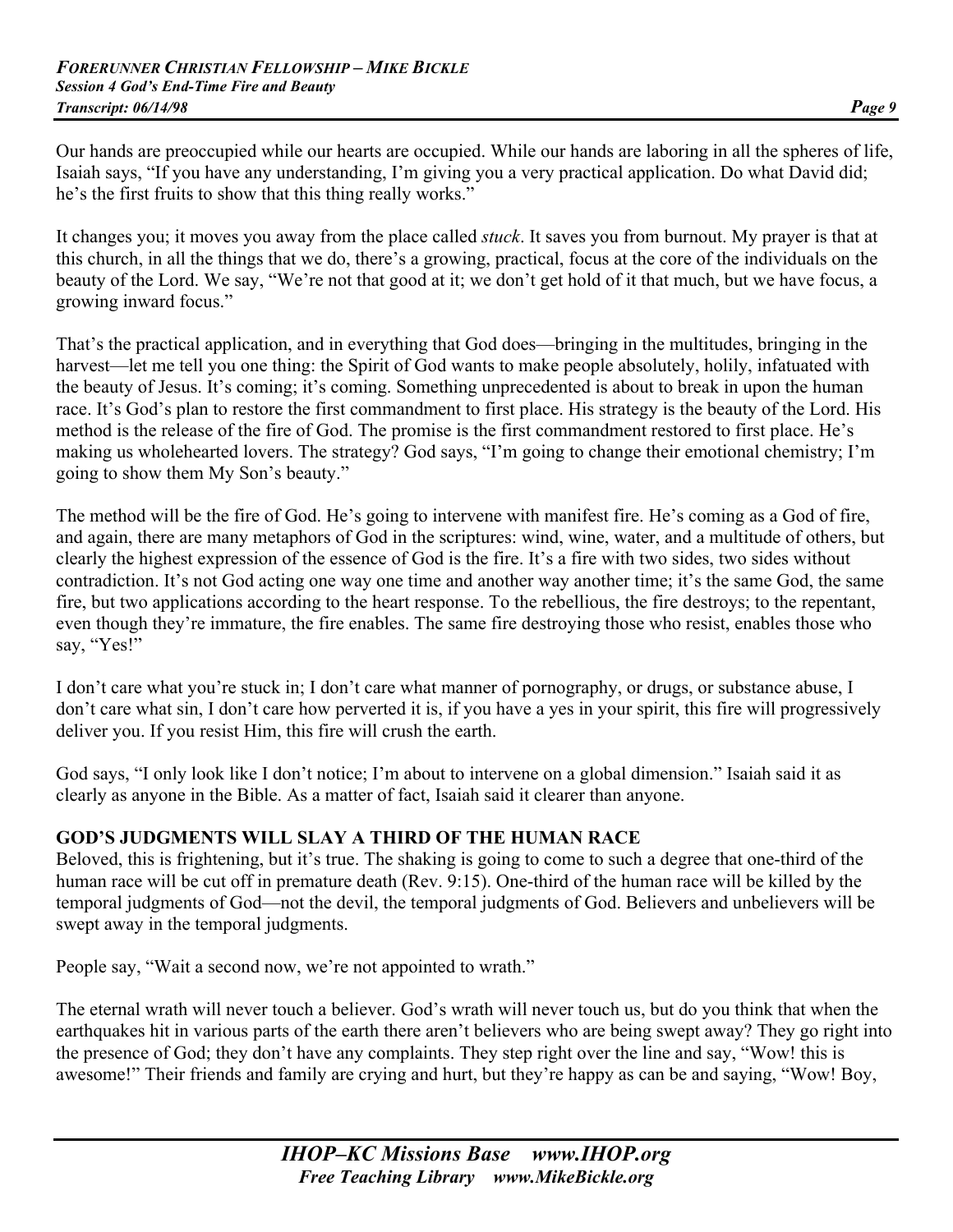did I get the deal. I got my leave of absence from my tour of duty on planet earth. I'm home now. I don't have to go to the war zone."

The point of it is that this thing is coming. There are 1.5 million people in the Kansas City metropolitan area. One-third of that means that 500,000 people in Kansas City will eventually be swept away by the temporal judgments. They will die premature deaths; they will die deaths that are tragically inflicted on them by the judgments of God in the earth.

I know the church isn't ready for that, but it's still coming. It's still coming. The Lord says, "My fire is about to be manifest." In Isaiah 4:4, the spirit of judgment is when God uses the destroying fire to wake up planet earth.

You say, "Well, God, You're awfully mean to do that."

He says, "No, no! I'm not, because My destroying judgments, My destroying fire, wakes them up. Why? Because eternal judgment and wrath is waiting around the corner."

God is going to use the temporal judgments to wake up the other people because of His goodness and kindness.

## **THE SPIRIT OF BURNING WILL MAKE US WHOLEHEARTED LOVERS OF GOD**

There's another kind of fire that doesn't confront rebellion, but empowers those who are willing. It's called "the spirit of burning" at the end of verse 4. It has an entirely different dimension to it. It imparts capacities in the spirit. We read the Word of God and we feel dull and bored and have no attention. The Lord says, "I'm going to warm your spirit and put new capacities on your spirit for Me. I'm going to give you the ability to see the invisible; I'm going to give you the ability to supernaturally perceive the imperceptible, to see the unseen. You will walk around with the reward in you. Your heart will flow like a river on the inside with love, and they'll take this from you and they'll say that about you but you'll carry the reward with you—the knowledge of God."

That spirit of burning gives you the ability to perceive; it will give you the ability to make known the beauty of Jesus to others through words and deeds. It will impart new anointings. The spirit of burning will impart new anointings to make known the beauty of Jesus through word and deed. The spirit of burning will make us lovers of God. It's a fantastic deal! We re going to be made lovers of God. God will employ a twofold method: the spirit of judgment and the spirit of burning. One is positive and one is negative. The spirit of burning is positive, and the spirit of judgment is negative.

The redeemed at the end of the age will be described in three different ways, by three different words, at the end of Isaiah 4:2 and the beginning of Isaiah 4:3. At the very end of Isaiah 4:2, it says that for those of Israel who have escaped, the beauty of the Lord will be revealed. This is talking specifically to the redeemed of the nation of Israel, but it's a picture; God is showing us a display of what He's going to do in the redeemed worldwide. He's talking about the revival of Jesus people in the nation of Israel. He says, "If I do it in the most difficult place in the world, how much more will I do it everywhere else?" He's not confining this description to Israel; He's saying, "If I do it in the hardest place in the earth, it will be easy to do it anywhere else." Of course, with the Lord this is easy to do anyway. It's all a matter of His timing.

He says, "Those of Israel who have escaped" (Isa. 4:2b). That's kind of a frightening word—escaped what? What is there to escape? Of course we already know what it is: the spirit of judgment. It's the great end-time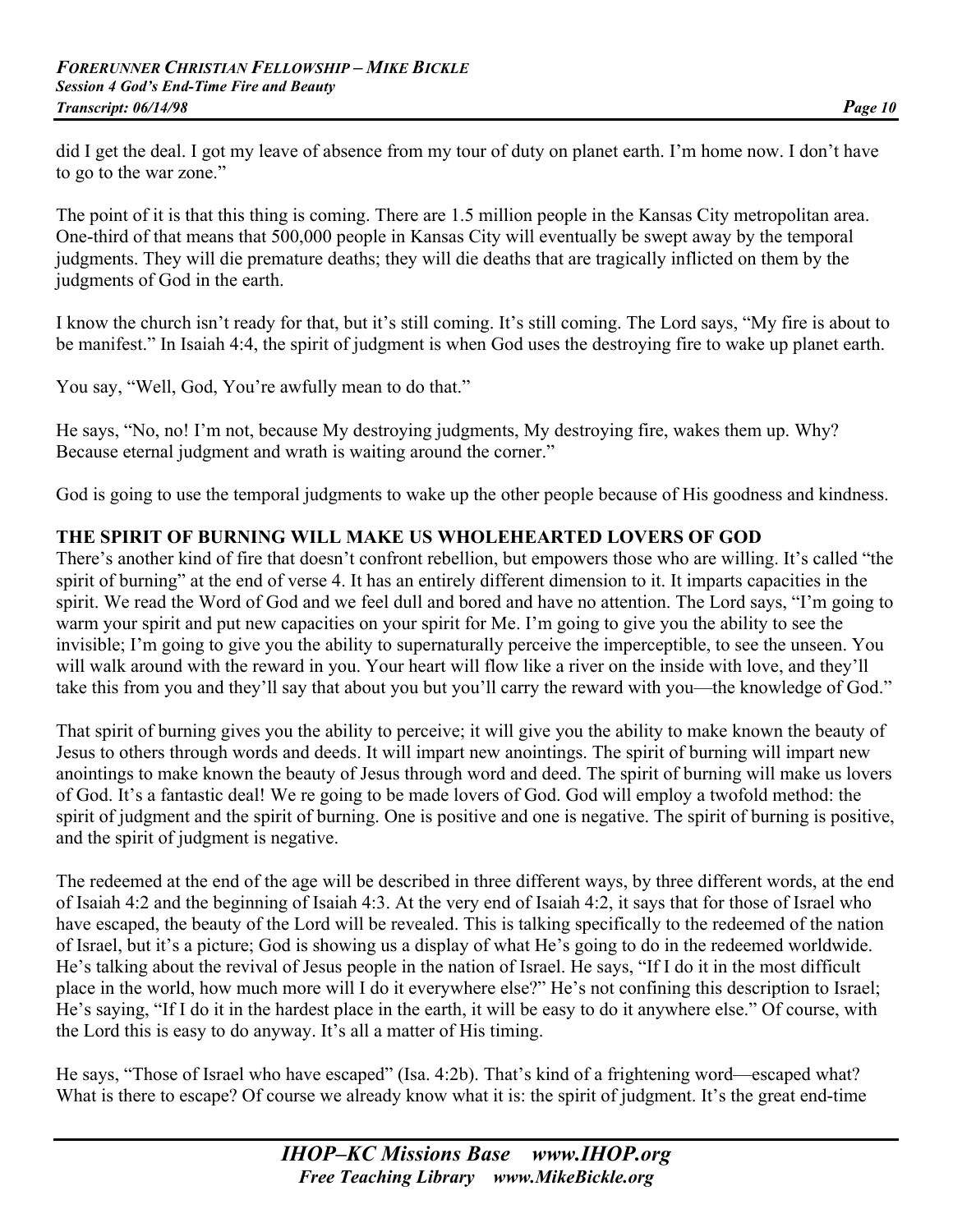shaking that's going to cause an unprecedented amount of human destruction of planet earth before the eternal judgments of God break forth.

#### **THOSE WHO REMAIN WILL BE CALLED HOLY**

"And it shall come to pass that he who is left in Zion and remains in Jerusalem will be called holy—everyone who is recorded among the living in Jerusalem" (Isa. 4:3).

He uses phrases like, "those who escaped, those who are left, those who remain"; it gives you this really funny feeling. *Escaped*, *remained*, *left—*what about the rest of the human race? It implies that a number are not going to escape, and that's the truth. Isaiah makes it graphically clear that the timing is the end of the age*—*the great shaking. Fact number one about these people: there is a remnant that God will supernaturally spare, but He will spare them for a purpose. Because He loves them? No, not exactly because He loves those who are born again and go to heaven. He's not keeping them on the earth because He loves them. He loves the ones He's taking home prematurely. He's keeping them on the earth because they have agreed to follow His plan. His plan is to restore the first commandment in the earth. He's going to cause a remnant that has said, "Yes!" to holiness to remain. He's going to give the others a leave of absence, an honorable discharge, He's going to bring them on home, because so many of them are confusing the waters. So much of the division, so much of the human opinion, so much of the strife, comes from them.

The Lord says, "I'm going to help the end-time church and take a bunch of them out of the way and pat them on the back and bring them on up into glory. I'm going to have a single-minded, love-consumed people who are totally unified at the end of the age."

He says the word *holy*, and for the word *holy* put, "extravagant lovers; people separated unto God." *Holy* doesn't mean you stay away from bad movies and don't wear makeup. That isn't what He's talking about. He's talking about people who are extravagantly separated as lovers unto God; those are the ones who will remain. He wants the lovers staying on the earth, though as a rule some of them will be taken home. He wants the lovers setting others on fire; He wants the wholehearted lovers being unified and becoming vessels of the glory of God. They will be called *holy* on earth and in heaven; they will be people who are abandoned to God. The others He will go ahead and give a leave of absence; an honorable discharge. He's going to bring them home. They'll like it better up there anyway, than they do down here. They could never quite get in line with what He was doing; it will be better for them there.

## **"EVERYONE WHO IS RECORDED AMONG THE LIVING IN JERUSALEM"**

It will be better for His purpose on earth in terms of the unredeemed. The unredeemed, when they go, will go to eternal destruction. There's a remnant, and I don't know, but I imagine it being hundreds of millions of people. Beloved, believe me: there's a remnant that will be essential, and the issue of the remnant is that they're wholly given to God; they'll be fiery lovers. The word is *holy*.

It says, "Everyone whose name is written in the book, the book of the living" (Isa. 4:3b, paraphrased). The book of the living is a very interesting concept; in the Old Testament it's mentioned seven or eight times. The prophets describe a book that God writes and keeps. God writes things in the book about people on the earth, and this book says, who, what, when, where, and why people exit the earth. It's His sovereignty; no one can challenge it effectively.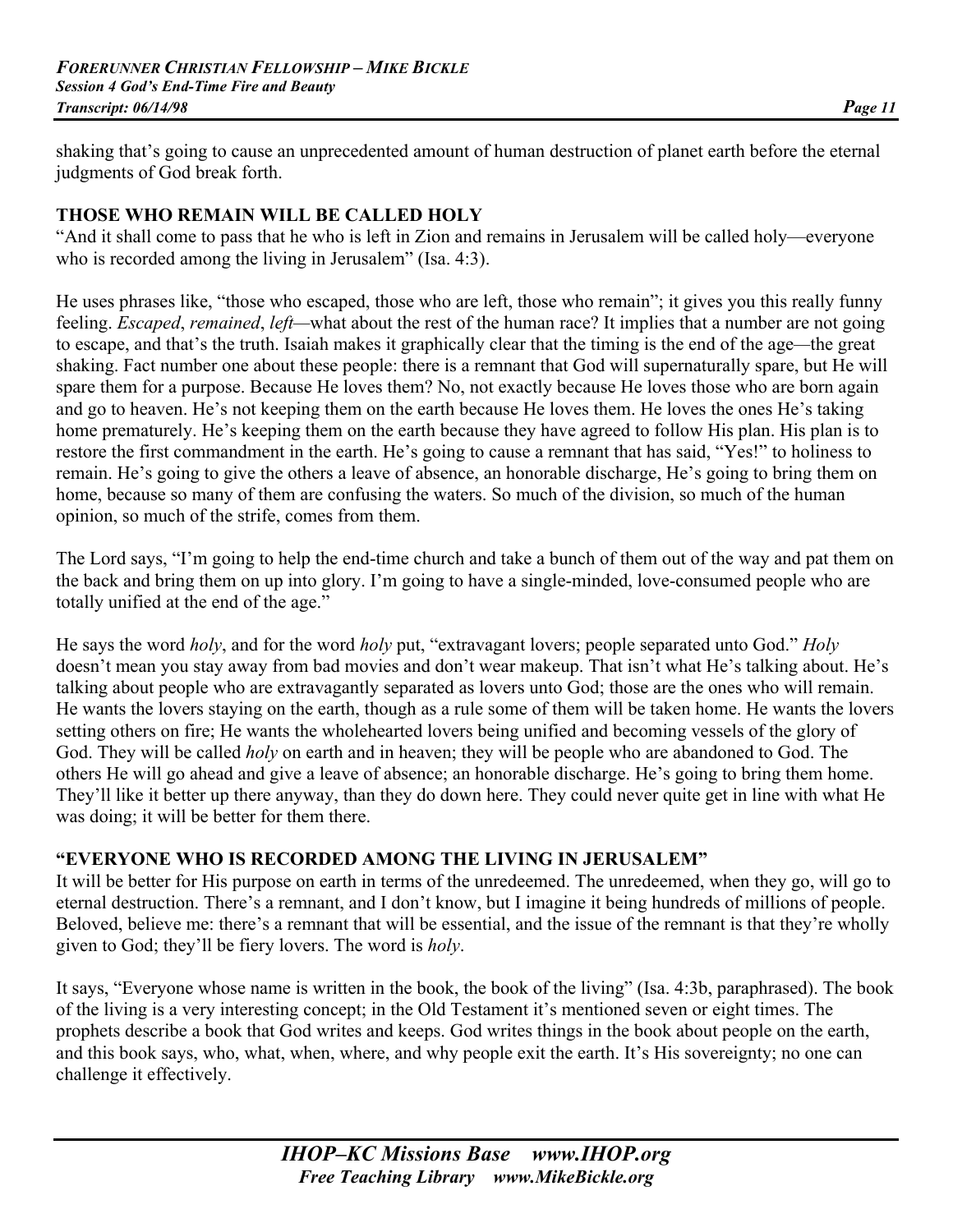God says, "I have written a book; I have sovereign things that I've ordained. I have things that I have established for the end times that are so precious to Me that I have a book recorded, and the ones that I have recorded, the ones that I have set apart unto Myself for this hour"*—*I believe it's hundreds of millions*—*"I have written them in my book, and they'll escape. The others, believer and unbelievers, will either go on home and get an early break, if they're believers, or, if not, will go on to destruction forever and ever."

There's a book, and it's sovereignly ordained. This book of the living is going to be a real source of trouble to human beings. They don't like Someone who exerts authority over life and death. They say, "Who are You to determine who goes and who stays?"

"I'm the God of all the living, and those whose names are written in My book to be survivors will remain. Those whose names I have written to leave, will leave."

This issue of anger against God will be centered around His right and authority, His choices, and His timing, about who stays and who leaves. It's all written in the book; it's the book of the living. It isn't just the book of who was saved; it's the book of strategy at the end of the age as well. God says who, where, when, and why. People say, "I don't like your choice."

The Lord says, "It behooves you to bow before Me, because if you get angry and adversarial, you'll get in great trouble; but if you yield to Me in humility and become tenderized, you'll be a partaker of the enabling fire."

It's a sovereign and a massive choice. It isn't as simple as I'm making it. In the early church, two men were put into prison, James and Peter. James had his head cut off, and Peter was delivered. Those things are written in the book. It's not just a matter of who was more mature; it's not that simple. One of the elements is being given to God, but James was a holy apostle, totally given to God. Yet he was taken and the other spared. The end-time judgments are going to have a divine strategy about them.

#### **THE SPIRIT OF BURNING WILL REMOVE FILTH FROM THE EARTH**

Verse 4 tells us the purpose of God in this spirit of burning. What is the purpose? To wash away filth; to purge away bloodguiltiness. God says, "Why do I want the spirit of judgment to come? I want to remove filth from planet earth."

There are two applications. He says, "You think I've been sleeping and I don't know the abominations increasing on planet earth. I'm going to wash it away with My power by the spirit of burning and the spirit of judgment." But He's also going to confront the rebellious and wash them away.

To the most immature believer who says to God, "Give me forgiveness in Christ Jesus," it's different. Zechariah calls it a fountain that will be opened up in the last days (Zech. 13:1). It's a phenomenal promise: in the last days, a fountain will be opened, and it will go over nations and wash them from their perversion, their immorality, their rebellion, their covetousness, their anger, their murder, their rage. They will be washed as a free gift, washed and cleansed, no fear of being found out; instantly cleansed by the fountain that God will open at the end of the age. If you're rebellious, you're taken away in judgment; if you have a yes in your spirit to Jesus, He forgives you freely.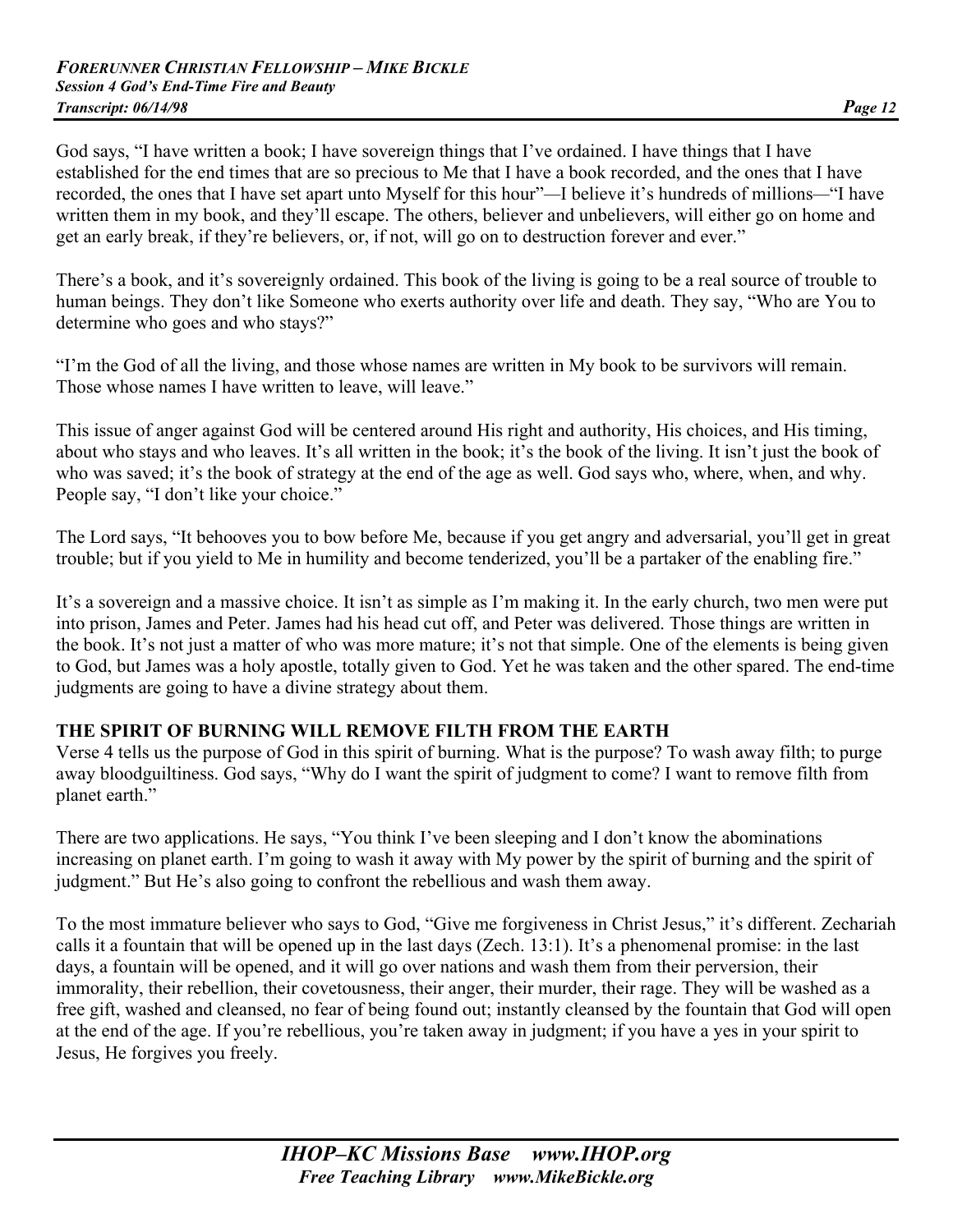He's going to purge away bloodguiltiness. The blood defiles the land, the Bible says. The Church will be persecuted in Israel; there will be bloodshed in the last generation, as there was in the first generation. They will shed the blood of other Jewish believers, and the land will be polluted. The whole earth will be doing it. God says, "I need to cleanse the land." Abortion is defiling the land. Wars, all these unrighteous wars, defile the land; there are many ways in which blood is shed that defiles the land.

God says, "Before My Son returns, I have to settle the issue of cleansing the land. I have to cleanse the hearts by washing filth away. I have to cleanse the land; I have to purge bloodguiltiness off the land before My Son can return." Those are issues of the justice of God.

Now, Isaiah 4:5-6 is describing the remnant that's saved that's empowered by God. Beloved, you'll read it and say, "No!" I've read this to people and they said, "Yes, but that can't mean God is really going to do it, right?"

"Wait a second, let's just read it."

Then it says that when the shaking is falling and people are being killed by the judgments of God, the righteous, the lovers, are escaping*—*some of them, but not all of them. The power of God is moving on the earth, the beauty of the Lord. The Lord hasn't returned to the earth yet. Mt. Zion isn't a geographic place in Israel; Mt. Zion is the habitation of God. It's where God manifests Himself in the Spirit through Jesus. Hebrews 12 says that the Church is Mt. Zion (Heb. 12:22). We're Mt. Zion because we have access to the presence of God by the Holy Spirit through Jesus.

#### **FIRE AND CLOUD WILL APPEAR ABOVE EVERY DWELLING**

Above every dwelling place there will be a cloud of smoke and a pillar of fire. Some of you are saying, "Wait, now say that one more time."

Isaiah says, "I'm only saying what I see." At the end of the age the cloud of smoke is going to return; the shining flame of fire is going to return.

"What do you mean it's going to return?"

Those are things that happened with Moses in Egypt: the fire and the cloud. We got so used to those in children's church, teaching the children those stories, that it has never impacted us. Beloved, fire and cloud appeared above all the people of God, for real. The Lord says, "You think I'm going to end the age in less of a power demonstration than that with which I began it?"

In Acts 2, the 120 intercessors are gathered together in the upper room on the day of Pentecost. "Oh Lord, send your spirit, send your spirit." In verse 3, suddenly, Peter opens his eyes, hits John with his elbow, and says, "John, open your eyes and look!"

John opens his eyes, and it says, "The fire of God appeared to every one of them" (Acts 2:3, paraphrased). What will you do when the fire appears in the buildings? Literally, not kind of, or something like it, the fire will appear again.

Peter says, "John, do you see it?"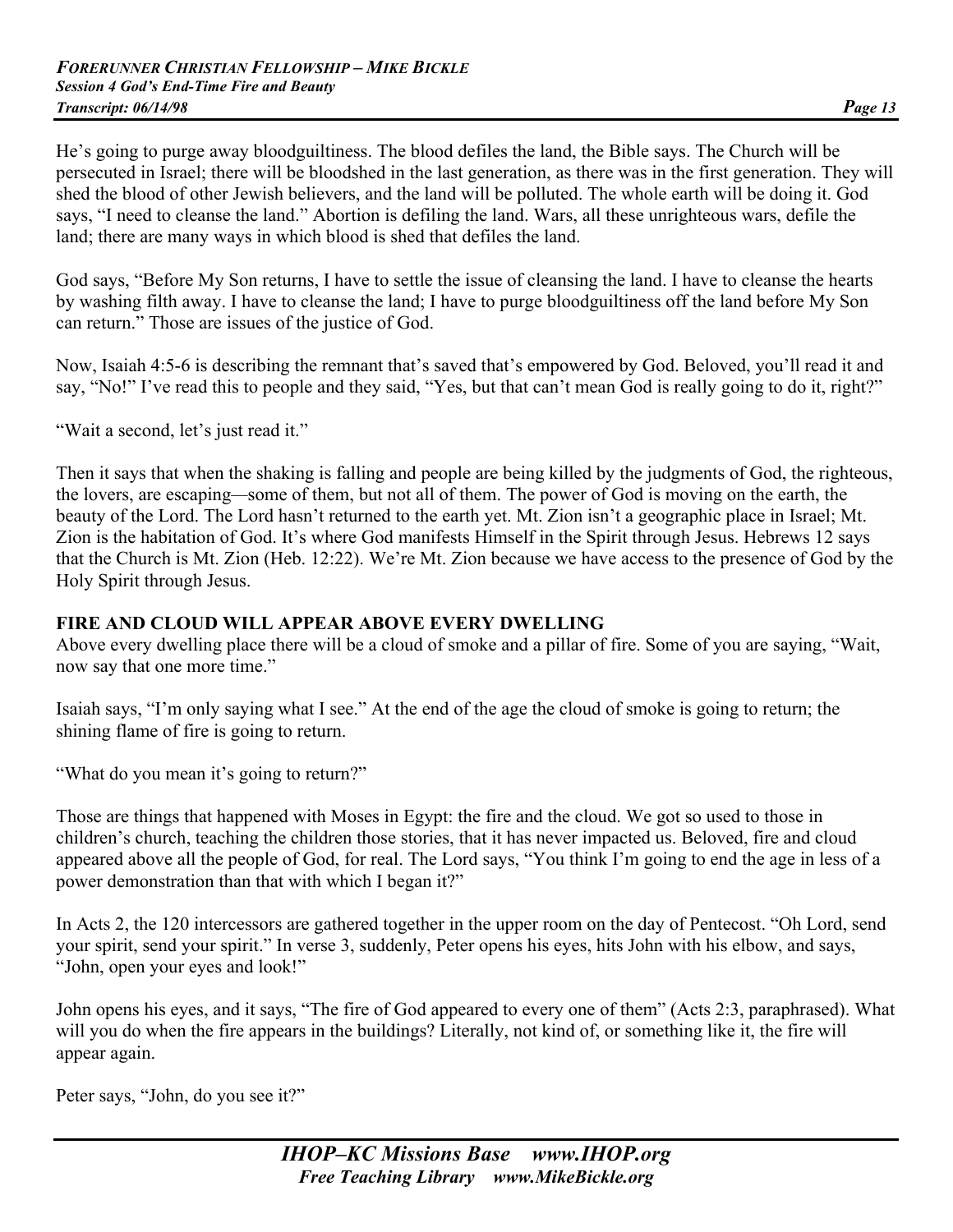John says, "Peter, we've all seen it! Quit talking; right now is not the time to talk; you're always talking when you should be quiet, Peter. We've all seen the fire, and it's resting on every one of them. It's just hovering over them, brooding over them, empowering them with an enabling power. The fire is resting, giving them new abilities to see, to preach, new abilities to love; it's transforming their emotional chemistry."

John the Baptist called it the baptism of fire (Mt. 3:11). It comes and changes weak men into supernaturallyempowered men and women, children, old or young. It isn't related to your station in life; it's related to the power of God.

The fire that appeared on the day of Pentecost was a one-time deal. Isaiah says, "That was a first fruits. That was a down payment." Right now the Church is struggling with holy laughter; people come and laugh a bit, and some shake and some fall; others say, "Maybe yes," and, "Maybe no," and there's all the discussion and debate. Before the end, it's going to be blood, fire, and smoke, not just laughing and falling. I think the laughing and falling will be there. I think those kind of dimensions will stay there, and possibly even increase in some ways. I don't think the Lord is replacing them, but adding to them.

Peter quotes Joel and says there will be three major manifestations: blood, fire, and smoke (Acts 2:19). Blood? Yes! Blood will be one of the main manifestations at the conference. Blood! Whose blood? Where? In Moses' day, it appeared in the Nile River; the entire Nile River turned to blood.

That was the old covenant; that was the covenant with no glory when compared to the new covenant. The whole river turned to blood when the prophet spoke. My guess is that there are ten or twenty complete, different manifestations of each one of those three categories. This isn't comprehensive, but a hint. Isaiah says there's going to be fire and smoke. He calls it a cloud and smoke; I believe it's a cloud of smoke, the glory cloud. The glory cloud is entering in, as it did in days of old.

Can you imagine what meetings will be like when the glory of God, the smoke of God, enters in again and begins to take control? It isn't going to be more of yesterday. Little by little, the Lord will turn up the fire. Isaiah said, "Smoke and fire"; Peter quotes Joel and says, "Smoke, fire, and blood."

I believe that the God who began natural history in Genesis 1 is going to end natural history more dramatically than He began it. Genesis 1 is a serious chapter, and I believe God is going to answer, and in natural history the whole sky will be ablaze with fire. The angels will be all standing and manifesting in the natural realm. Millions of people will be suspended in mid-air, defying gravity. All kinds of things will be happening. The sun will no longer work. In Genesis 1, God hooked the sun up; at the end of the age, He unhooks the sun. The sky, the stars, are all messed up; millions of people will be standing in mid-air; the whole thing will be completely rearranged. I believe God is going to end it with more power than He used when He began it. Certainly there will be more drama. I really believe that. The beauty is coming, and weak, broken, stuck-in-the-mud people are going to be helped and changed. Our spouses, our sons, our daughters, our parents, our cousins, our aunts, our uncles, our friends, our people in the work place, will be changed. Something is coming at a new level; a new order is coming.

## **MINISTRY TIME**

We come before You, Lord.